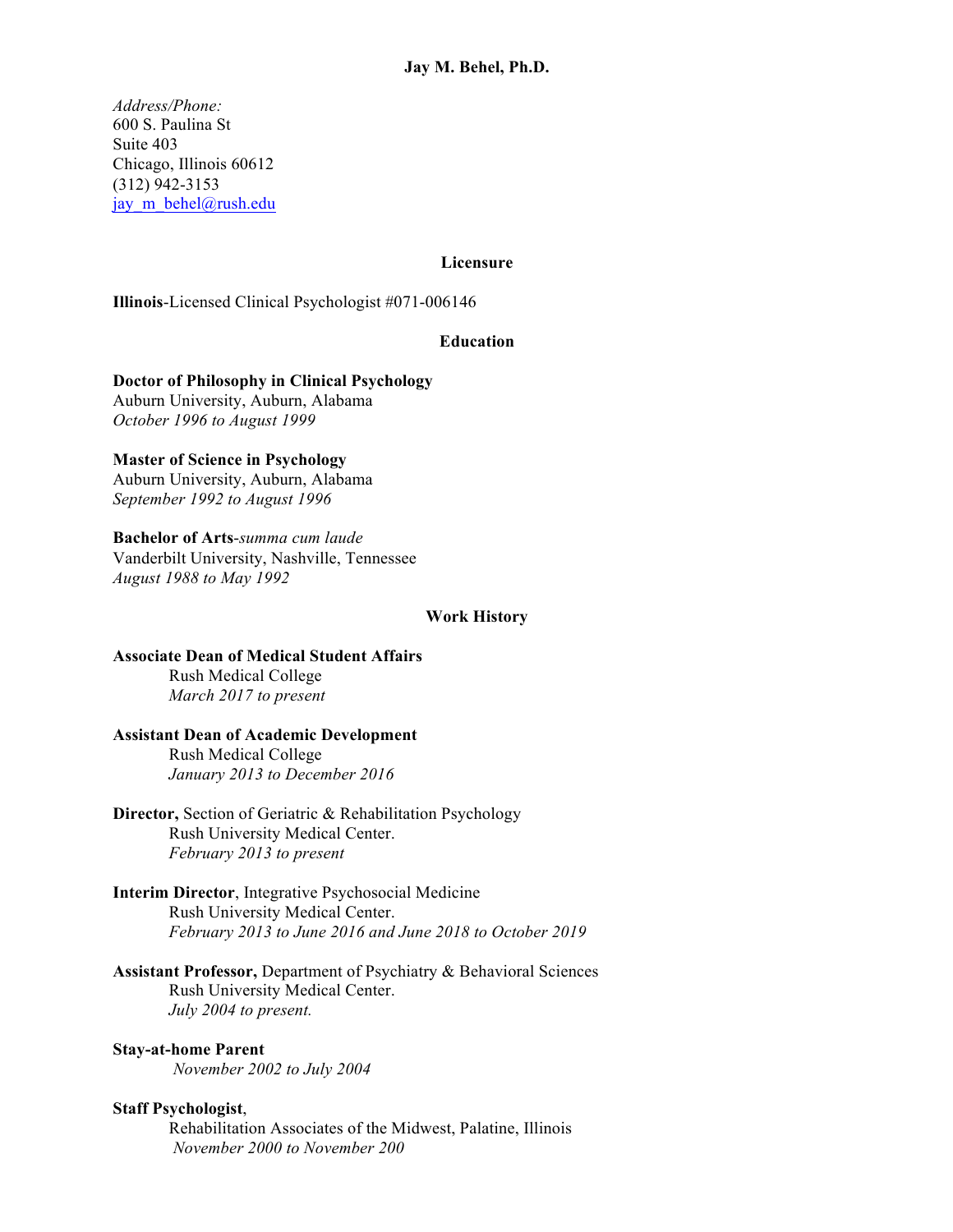### **Residency & Fellowship**

| Fellow, Geriatric & Rehabilitation Psychology, Department of Psychology |                                                                       |  |  |
|-------------------------------------------------------------------------|-----------------------------------------------------------------------|--|--|
|                                                                         | Rush-Presbyterian-St. Luke's Medical Center, July 1999 to August 2000 |  |  |

**Resident, Health Psychology,** Department of Psychology Rush-Presbyterian-St. Luke's Medical Center, *July 1998 to June 1999*

#### **Selected Teaching Experiences**

**Course Co-Author & Faculty,** *Rush Interprofessional Leadership Program* Rush Leadership Academy, *October 2017 to present*

**Course Director,** *Humanities and Medicine* Rush Medical College, *September 2012 to present*

**Communication Content Director,** *Physicianship* Rush Medical College, *July 2010 to June 2015*

**Instructor,** *Physicianship* Rush Medical College*, September 2009 to December 2012*

#### **Select Publications**

Behel, J. M. (2017). Assisted living. In J. S. Kreutzer, J. DeLuca & B. Caplan, Eds. *Encyclopedia of Clinical Neuropsychology, 2nd Edition*. Springer: Heidelberg, Germany.

Behel, J. M. (2017). Environmental modification. In J. S. Kreutzer, J. DeLuca & B. Caplan, Eds. *Encyclopedia of Clinical Neuropsychology, 2nd Edition*. Springer: Heidelberg, Germany.

Behel, J. M. & Rybarczyk, B. (2019). Interviewing in health psychology and medical settings. In D.L. Segal, Ed. *Diagnostic Interviewing: Fifth Edition.* Springer: New York.

Behel, J.M., Rybarczyk, B., Elliott, T.R., Nicholas, J.J. & Nyenhuis, D. (2002). The Role of Perceived Vulnerability in Adjustment to Lower Extremity Amputation: A Preliminary Investigation. *Rehabilitation Psychology*. **47**(1).

Cvengros, J.A., Behel, J., Finley, E.K., Kravitz, R., Grichanik, M., & Dedhia, R. (2016). Breaking Bad News: A Small Group Learning Module and Simulated Patient Case for Pre-Clerkship Students. *MedEd Portal Publications. MedEdPORTAL Publications*. 12:10505. https://doi.org/10.15766/mep\_2374-8265.10505

Dutta, S, Fullam, F, Behel, J. How we improved hospitalist patient communication. NEJM Catalyst, April 6 2016. Accessed April 6, 2016. http://catalyst.nejm.org/how-we-improved-hospitalpatient-communication/

Rybarzcyk, B. D. & Behel J. M. (2010). Limb amputation. In B. Caplan, Ed. *Handbook of Rehabilitation Psychology.* American Psychological Association: New York.

Rybarzcyk, B. D. & Behel J. M. (2008). Limb loss and body image. In P. Gallagher, D. Desmond & M. MachLachlan, Eds. *Psychoprosthetics*. Springer: Guilford, UK.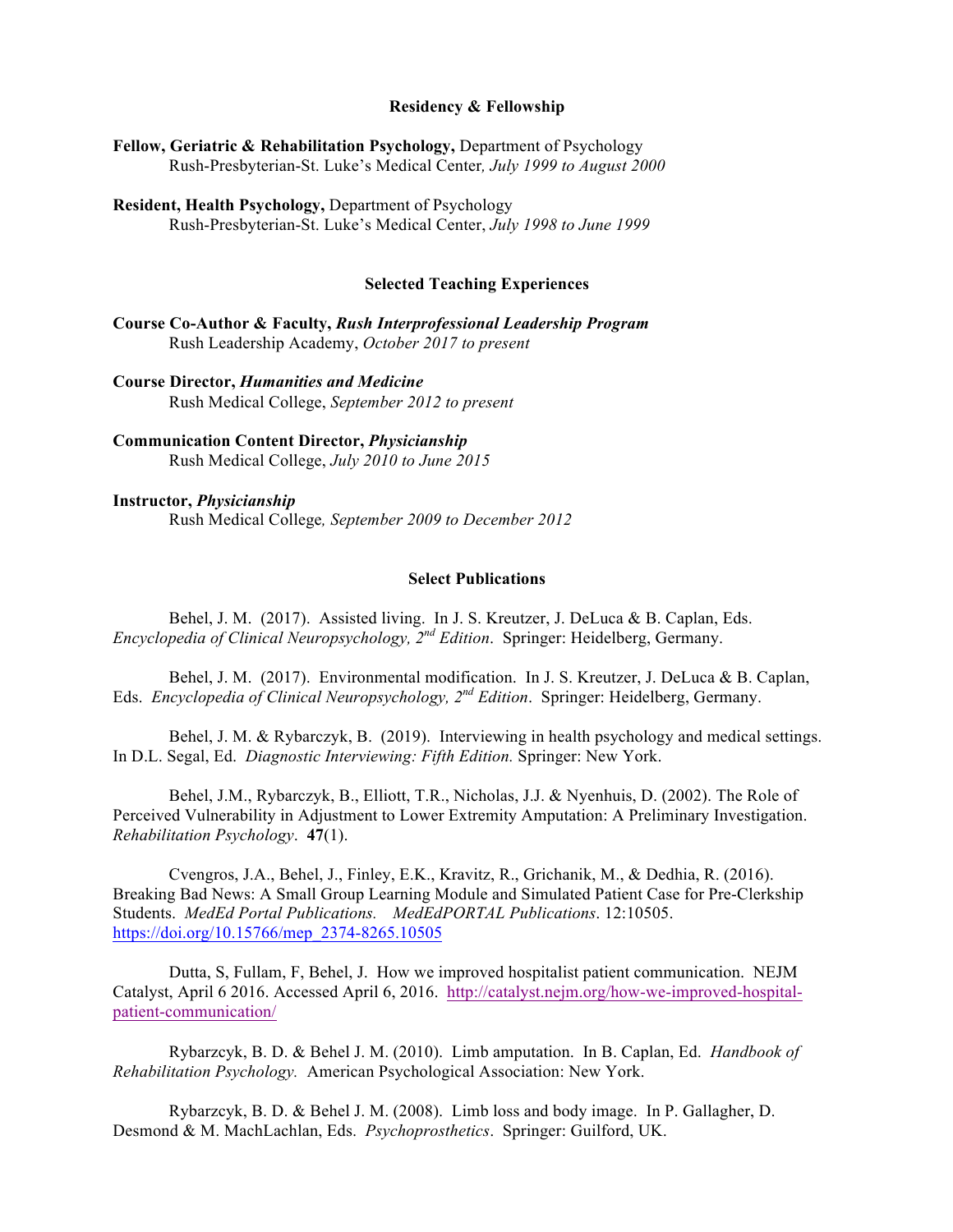Rybarczyk, B. D. & Behel, J. M. (2002). Rehabilitation Medicine and Body Image. In T.F. Cash & T. Pruzinsky (Eds.) *Body Image*. Guilford Press: New York.

Rybarczyk, B., Edwards, R. & Behel, J. (2004). Diversity in adjustment to a leg amputation: Case illustrations of common themes. *Disability & Rehabilitation*. **26**, 944-953.

Rybarczyk, B., Emery, E.E., Guiquierrie, L.L., Shamaskin, A. & Behel, J.M. (2012). The Role of Resilience in Chronic Illness and Disability in Older Adults. In B. Hayslip, Jr. & G.C. Smith, Eds. *Annual Review of Gerontology & Geriatric, Volume 32.* Springer: New York.

### **Select Presentations**

**Behel, J**. *Rx for RJ: The Case for Restorative Justice in Academic Healthcare.* Grand Rounds, Department of Pediatrics, Rush Medical College. 2018, May 15; Chicago, Illinois, USA.

**Behel, J**. *The Value of Observation.* A paper presented at: Optimizing the Inpatient Experience for Physicians & Patients: The Power of Communication sponsored by the Division of Hospital Medicine, Rush University Medical Center. 2017, September 28; Chicago, Illinois, USA.,

**Behel, J**. *An Interprofessional Approach to Improving the LGBTQ Climate and Patient Care at an Academic Health System*. A paper presented at: The LGBT Health Workforce Conference sponsored by Bridging the Next Generation of Academic Physicians. 2017 April 22; New York City, New York, USA.

**Behel, J**. *Humanities & medicine: Bridging self-care and deliberate practice*. An invited presentation at: The Asian Pacific American Medical Student Association (APAMSA) National Conference. 2016 October 1; Chicago, Illinois, USA.

**Behel, J**. *An Experiential Approach to Empathy Assessment in Medical Humanities.* A paper presented at: Creating Spaces III: A Symposium sponsored by the Art, Humanities, and Social Sciences in Medicine Educational Interest Group of the Canadian Conference on Medical Education (CCME). 2013 April 20; Quebec City, Quebec, Canada.

**Behel, JM**. *Communication in Crisis: Rush's Solution.* Presentation at: Optimizing the Inpatient Experience for Physicians & Patients: The Power of Communication sponsored by the Department of Emergency Medicine, Rush University Medical Center. 2015, September 25; Chicago, Illinois, USA.

**Behel, JM**, Cvengros, JA. *Humanities in Medicine: Elective Experience or Required Course?*  Presentation at the Association for Behavioral Sciences and Medical Education Annual Meeting. 2015, October 16; Minneapolis, Minnesota, USA.

**Behel, JM**, Thompson, AS, Nowotny, J, McMurphy, T, Northam, H. *Reconnecting the Healing Arts and Societal Repair: The Case for Restorative Practices in Academic Healthcare.* A paper presented at the National Association of Community & Restorative Justice (NACRJ) 6<sup>th</sup> National Conference. 2017, June 17; Oakland, California, USA.

Kasi, R., Hebert, C., **Behel, J.** *Functional Movement Disorders: Outcomes with Acute Inpatient Rehabilitation*. A paper presented at the American Osteopathic College of Physical Medicine & Rehabilitation (AOCPMR) Mid-year Meeting. 2019, March 23; Chicago, Illinois, USA.

Morse, A, **Behel, JM**. *Humanities in Medicine.* Presentation at: The Art of Examination: Art Museum and Medical School Partnerships. 2016, June 9; New York City, New York, USA.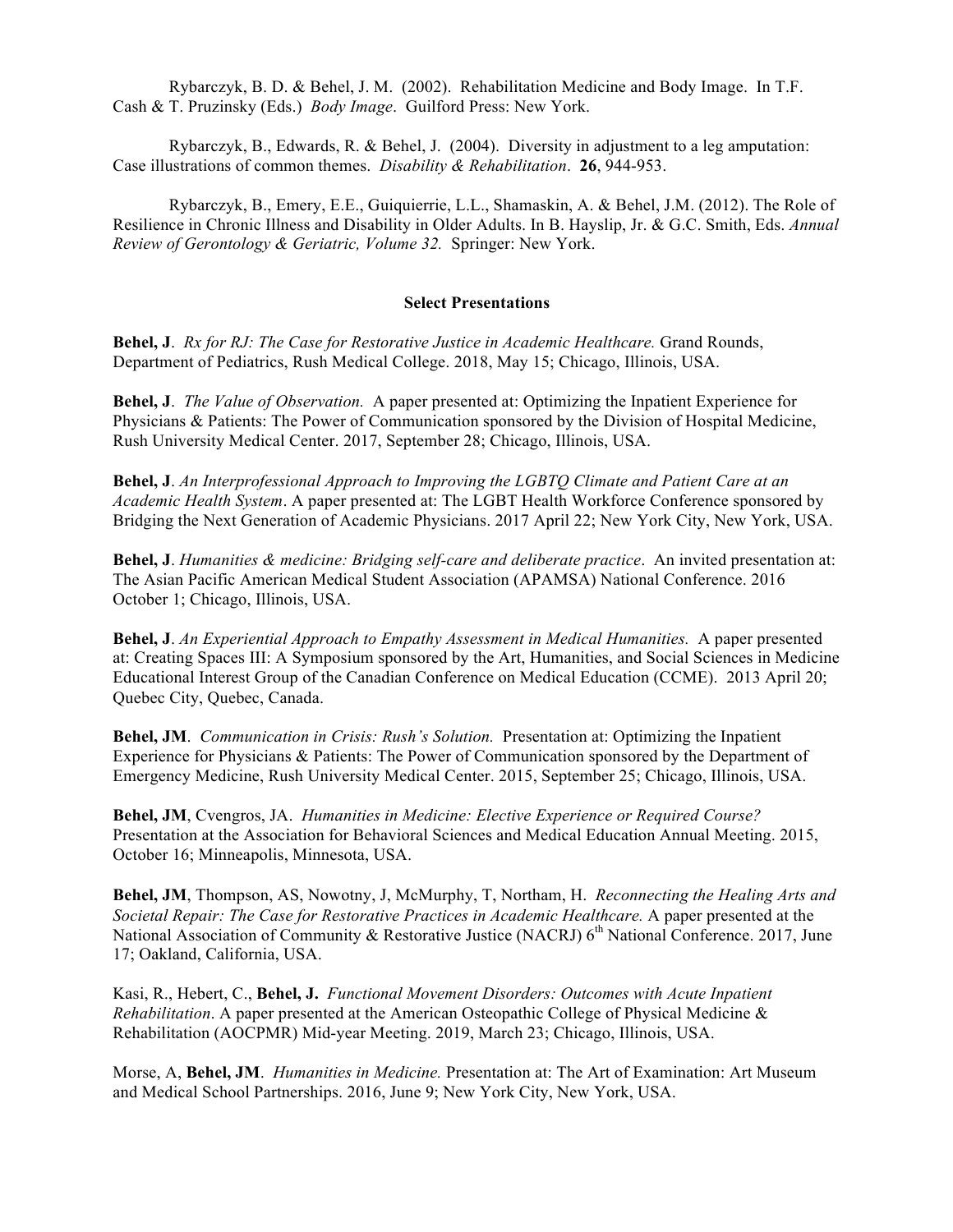### **Select Posters**

**Behel JM**, Cvengros, JA. *Teachers as Learners: Vulnerability and Faculty Development.* Poster presented at the Association for the Behavioral Sciences and Medical Education (ABSAME) Annual Conference. 2014, October 16-18; Newport Beach, California, USA.

**Behel J**, Friese T, Kent PM. *Speaking with a single voice: Integration of educational and institutional efforts in LGBTQ health.* A poster presented at the Sex and Gender in Medical Education Summit. 2015, October 18-19; Rochester, Minnesota, USA.

**Behel JM**, Grichanik M, Cvengros, JA, Kent, PM. *Quick Response Technology in the Flipped Classroom for Real Time Course Evaluations.* Poster presented at the Association of American Medical Colleges Central Group on Educational Affairs, Central Group on Student Affairs, and Central Organization of Student Representatives Combined Spring Meeting. 2015, April 9-12; Columbus, Ohio, USA.

**Behel, J**., Sholiton, S. and Corral, C. (2017). *Creating a career advising infrastructure: A specialty selection pilot*. Poster presented at the Association of American Medical Colleges' (AAMC) Central Group on Student Affairs (CGSA) Conference. 2017, April 21-22; Rochester, Minnesota, USA.

Friese T, **Behel J**, Bitsoi L, Chubinskaya S, Kent PM, Nolan, CM. *A Place for All: Educating Future LGBTQ Healthcare Providers to Enhance Health Related Outcomes - How One Academic Medical Center is Leading the Way.* A poster presented at the Association of American Medical Colleges (AAMC) Group on Diversity and Inclusion (GDI) and Group on Faculty Affairs (GFA) Professional Development Conference. 2015, June 25-28; San Juan, Puerto Rico, USA.

McKinney, C., Johnson, C., Spangler, D., Hebert, C., **Behel, J.**, Ward, E., Silvestri, J., Siparsky, N., Delaney, K., Bagwell, E., Kaur, R., Gutierrez, S., Egan, K., Reid, N. *Managing and understanding "Challenging" patients/encounters*. Poster presented at IHI 29th Annual National Forum on Quality Improvement in Health Care; 2017 December 10-13; Orlando, Florida, USA.

Schulman, J., Adams, K., Webster, D. **Behel, J.** *Restorative practices as an approach to team-building in the flipped classroom.* Poster presented at 2019 AAMC Central and Southern Region Group on Student Affairs and Organization of Student Representatives Joint Meeting; 2019, April 11-14; Louisville, Kentucky, USA.

### **Editorial Boards and Committees**

*Journal of Women's Health,* May 2018 to present.

*Journal of Clinical Psychology,* October 2010 to present.

Project coordinator: Rx for RJ, Prescribing Restorative Justice for Education in the Health Professions.

Behavioral Health Test Development Committee: National Board of Medical Examiners. February 2018 to present.

Program planning committees:

- Sex and Gender in Healthcare Education Summit, April 2018.
- THE LGBT Health Workforce Conference, May 2018 and May 2019.